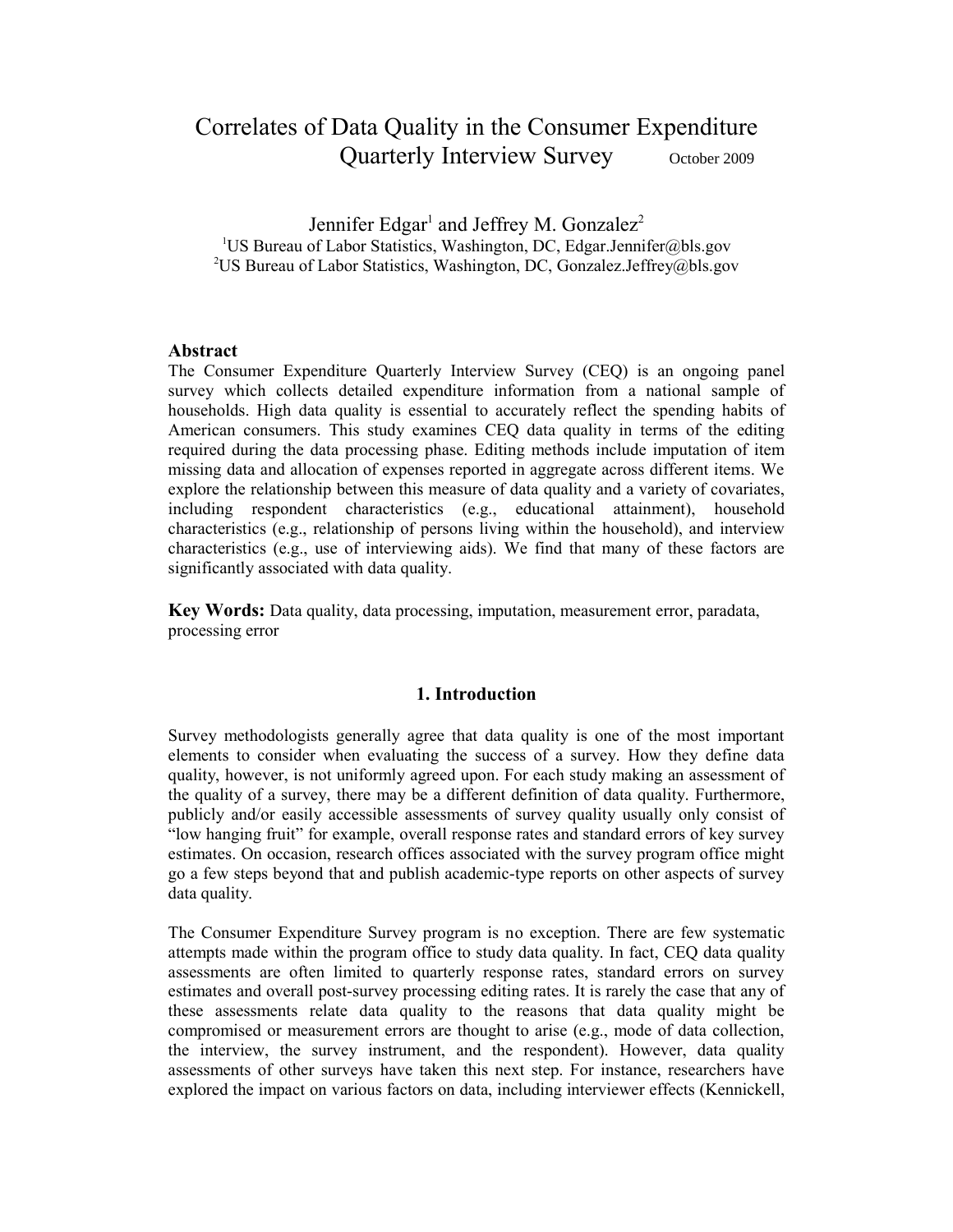2002), questionnaire design (Hess, et al., 2001), and reluctant reporters (Yan, et al., 2004), to name a few.

This study offers an additional perspective on the relationship between data quality and various interview and respondent characteristics. It identifies a set of characteristics of the sample unit, respondent, and interview that might be related to inadequate response. We believe that this is an important step in assuring an on-going effort to track data quality. In addition, by knowing which factors lead to high quality data, the CE survey program office can make informed decisions about the best ways to improve the overall quality of the existing survey.

#### **1.1 The Consumer Expenditure Quarterly Interview Survey (CEQ)**

The CEQ collects information on the spending habits of American Consumers. The survey design is a rotating panel survey and is conducted quarterly over the course of thirteen months. Each respondent is asked a series of questions on a variety of expenditures. For the most part, the expenditures captured in the CEQ are those that can be expected to be recalled for a period of three months or longer and tend to be relatively large purchases, such as for automobiles, and recurrent expenses, such as utility bills. However, a few smaller expenditures, such as those for clothing, or less frequently occurring expenses, such as those for household appliances (e.g., toaster ovens), are collected. These data are important because they provide the basis for revising the weights and associated pricing samples for the Consumer Price Index (CPI), one of the nation's leading economic indicators. They also allow us to get a picture of a household's spending pattern (BLS *Handbook of Methods*, 2007).

US Census Bureau field staff capture the data using a computer-assisted personal interviewing (CAPI) survey instrument. Once the data are collected, they are transmitted to the national office for processing. This processing involves a series of reviews and edits. There are three major types of data adjustment routines that are performed during data processing aimed at improving the estimates derived from the CEQ. They are *imputation*, *allocation*, and *time adjustment*. Data imputation routines account for missing or invalid entries. Missing or invalid attributes or expenditures are imputed, or filled in with plausible values based on some model. Allocation routines are applied when respondents provide insufficient detail to meet tabulation requirements. For example, an allocation routine would be invoked when a respondent reports an expenditure amount for an aggregate group of items (e.g., spent \$100 on clothing), but cannot provide the costs of the specific items (e.g., bought one \$50 pair of pants and two \$25 shirts). The allocation routine would distribute the total amount of the expenditures for the combined report among the components of the report. Finally, time adjustment routines are used to classify expenditures by month, prior to aggregation of the data to calendar-year expenditures. Time adjustment will not be discussed further in this paper.

## **1.2 Theory on Data Quality**

There are two main paradigms for survey data quality. The first is usually referred to as the Total Survey Error (TSE) paradigm (Groves, et al., 2004). This perspective on data quality focuses on how at each stage of the survey process errors, either systematic or variable, can arise. The TSE paradigm generally consists of the following errors or error sources: coverage error, sampling error, nonresponse error, construct validity, measurement error, processing error, and post-survey adjustment error. Most relevant to the research presented here is measurement error. Measurement error is said to occur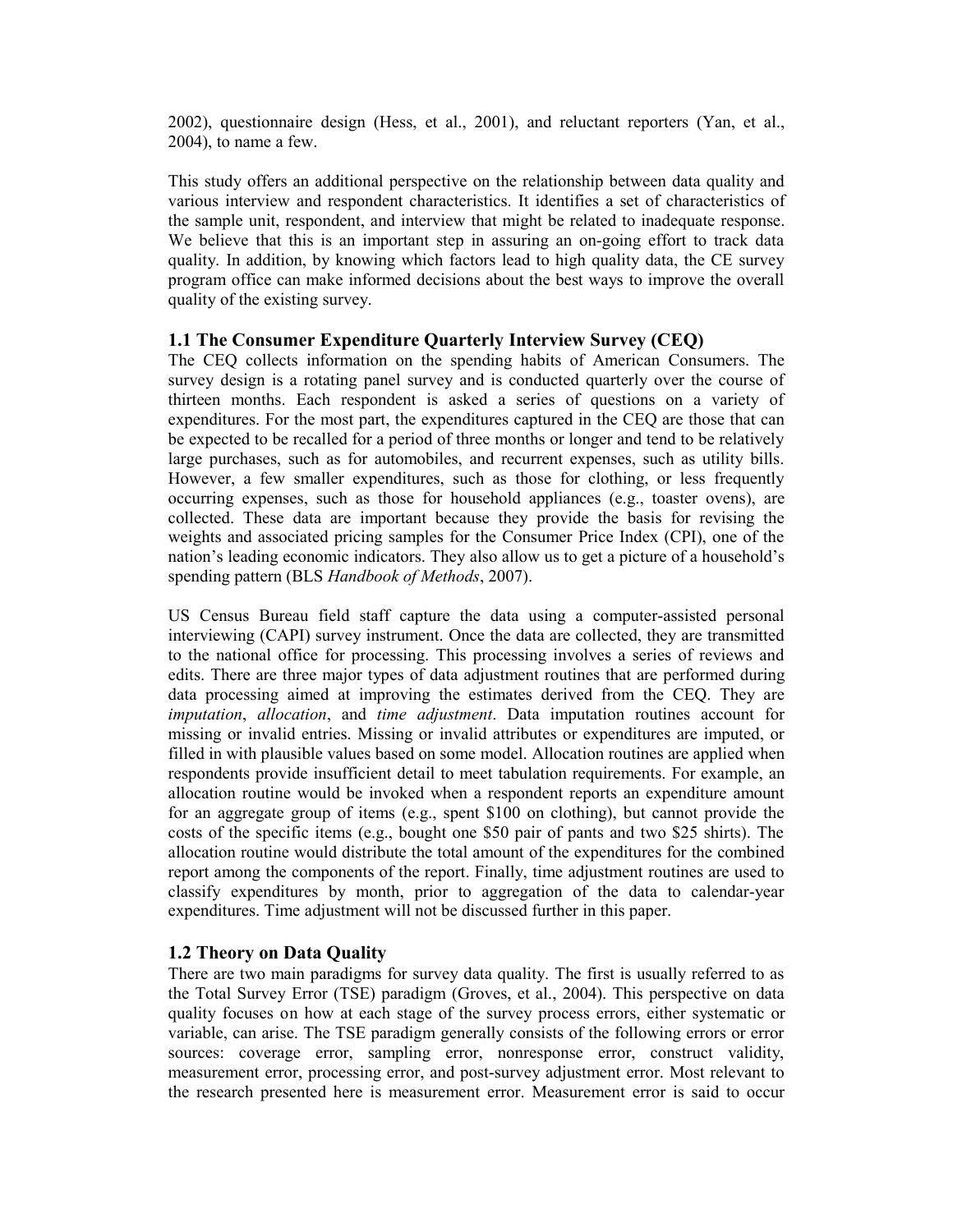when there is a mismatch between the response provided by the respondent and its corresponding "true" value. The reason for this error in measurement may be a consequence of the mode of data collection, the interviewer, the survey instrument (including the question wording), and/or the respondent. Definitions of each of the other sources of error can be found in Groves et al. (2004). In sum, the primary focus of this paradigm tends to be the accuracy of the survey estimates.

The second paradigm, often referred to as the Total Quality Management (TQM) paradigm, includes accuracy (and all the types of errors that comprise of accuracy) as a single dimension of data quality (Biemer and Lyberg, 2003). In addition, this paradigm draws on other dimensions of quality by incorporating a user's perspective. These dimensions include relevance, timeliness, coherence, interpretability, and accessibility (Brackstone, 1999). While it is important to recognize that accuracy is not the only important dimension or component of data quality, it is the primary focus of this research. We believe that assessing components of the accuracy dimension of data quality is an important first step in providing an overall comprehensive picture of data quality as it relates to the CEQ.

A complete assessment of survey data quality should include both quantitative and qualitative statements on each component of data quality from both frameworks; however, that type of assessment is beyond the scope of this research. We believe that this report would be subsumed in a more comprehensive evaluation of CEQ data quality, and acknowledge that examining other aspects of data quality is an essential next step in this research.

## **2. Methods**

## **2.1 Operational Definition of Data Quality**

As mentioned in the introduction, after the data are collected, they undergo a series of processing and edits. For the purposes of this study, data quality is defined, or operationalized, as whether an interview needed post-data collection processing in the form of imputation or allocation. Other metrics for data quality were considered, such as interview length, number of reports, interview mode, and use of respondent aids, but we determined that those are potential *indicators* of data quality, rather than *measures* of data quality. In other words, indicators are generally known to have an effect on the quality of the survey data, but by themselves do not measure data quality.

#### **2.2 Data Creation**

We analyzed CEQ data collected during the time period April 2006 to March 2008 yielding a total of 85,440 completed interviews (observations). Each observation was treated a[s](#page-2-0) an independent interview despite some consumer units<sup>1</sup> (CU) providing responses for up to four interviews. We excluded data from interview one from our

<span id="page-2-0"></span> $<sup>1</sup>$  A consumer is the unit for which expenditure reports are collected. It is defined as: "(1) all</sup> members of a particular housing unit who are related by blood, marriage, adoption, or some other legal arrangement, such as foster children; (2) a person living alone or sharing a household with others, or living as a roomer in a private home, lodging house, or in permanent living quarters, in a hotel or motel, but who is financially independent; or, (3) two or more unrelated persons living together who pool their income to make joint expenditure decisions. Students living in universitysponsored housing are also included in the sample as separate consumer units." (Bureau of Labor Statistics, US Department of Labor, *Handbook of Methods*, Chapter 16, April 2007 edition, Consumer Expenditures and Income)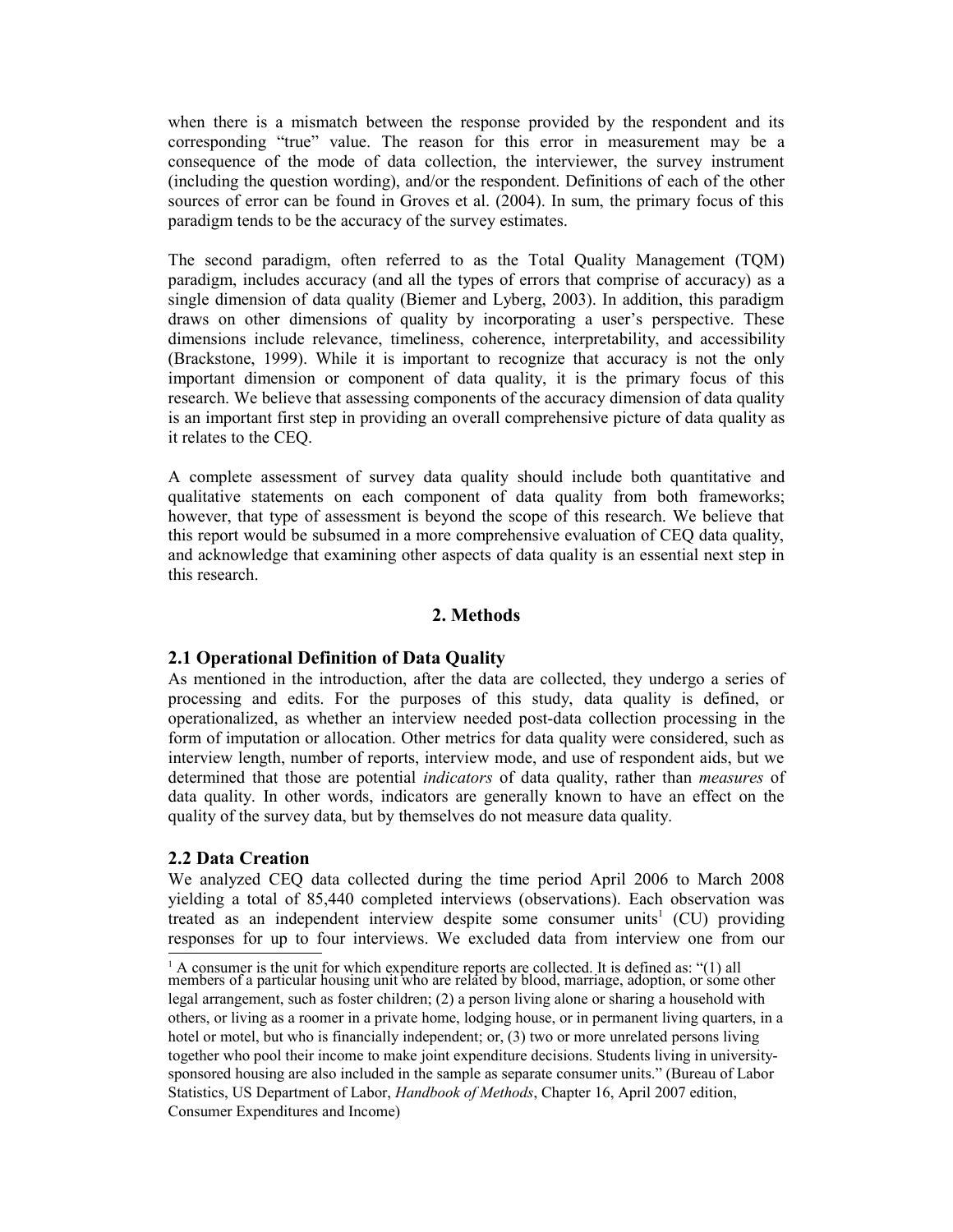analyses as these data are primarily used for inventory and bounding purposes and are not subjected to the same processing and review that data from interviews two through five are.

We identified thirty-six expenditure variables that represent the majority of expenses captured in the CEQ. These expenses vary in their frequency, salience, and amount and it should be noted that a CU may report expenses for all, some, or none of these expenditure. For each of these expenditure variables, a CU may have multiple reports for expenses. For instance, clothing expenses for persons age two or older are contained in a single variable, but each report is listed as a separate record (or row) in the data set; thus, all of these records are summarized so that in the final data set each record (row) represents one CU. However, to get an accurate assessment of whether any report by a CU was edited, each individual report was investigated. Once each report was assessed, we classified any CU as needing editing (i.e., providing data of poor quality) if any of its reports were edited during the processing and review stage of data collection.

## **2.3 Covariate Selection**

To address our primary research objective, the identification of factors associated with data quality, the characteristics of interest were classified into three categories – respondent-level, CU-level, and interview-level. The respondent-level covariates included a categorical version of age (under 35, 35 to 54, and 55 and older), education level (less than high school, high school graduate, some college or Associate's degree, and Bachelor's degree or higher), an indicator for Hispanic origin, primary language of the respondent (English or other), gender (male or female), and an indicator for whether or not the respondent had previously refused to complete the current interview. The CUlevel characteristics included family type, housing tenure (owner or renter), and Census region (Northeast, South, Midwest, and West). It is important to note that family type is a covariate that describes the relationships among the persons living together in a particular CU. In our analyses, this covariate had four levels – husband and wife only, a husband and/or wife with children, single consumers, and all other types. The interview-level covariates included an indicator for receipt of the advance letter, an indicator for bill usage during the reporting of utility expenditures, general record usage during the interview (mostly to always and occasionally to never), an indicator for whether the information book was used, and two mode (personal visit or telephone) variables – one for the mode in which the interview was completed and the second indicating the mode most often used during the collection process.

#### **2.4 Inferential and Graphical Methods**

The characteristics within each of these categories were used to build separate logistic regression models in which each set of covariates was used to predict whether or not any of the reports given in a completed interview would need editing. Our hypothesis was that the prevalence of editing would significantly vary by these characteristics. Since this was an exploratory analysis, we identified factors commonly used in statistical assessments of data quality to include in each model, but did not hypothesize about the nature or direction of these relationships. The primary statistic used in these analyses was the adjusted odds ratio. The odds ratio is one commonly used statistic to assess the risk of a particular outcome occurring, and in our case the outcome of interest is poor data quality, as measured by the presence of edited reports in a completed interview.

To develop the final first-order logistic regression models for each set of covariates, we used a step-wise regression procedure. We used step-wise regression for two primary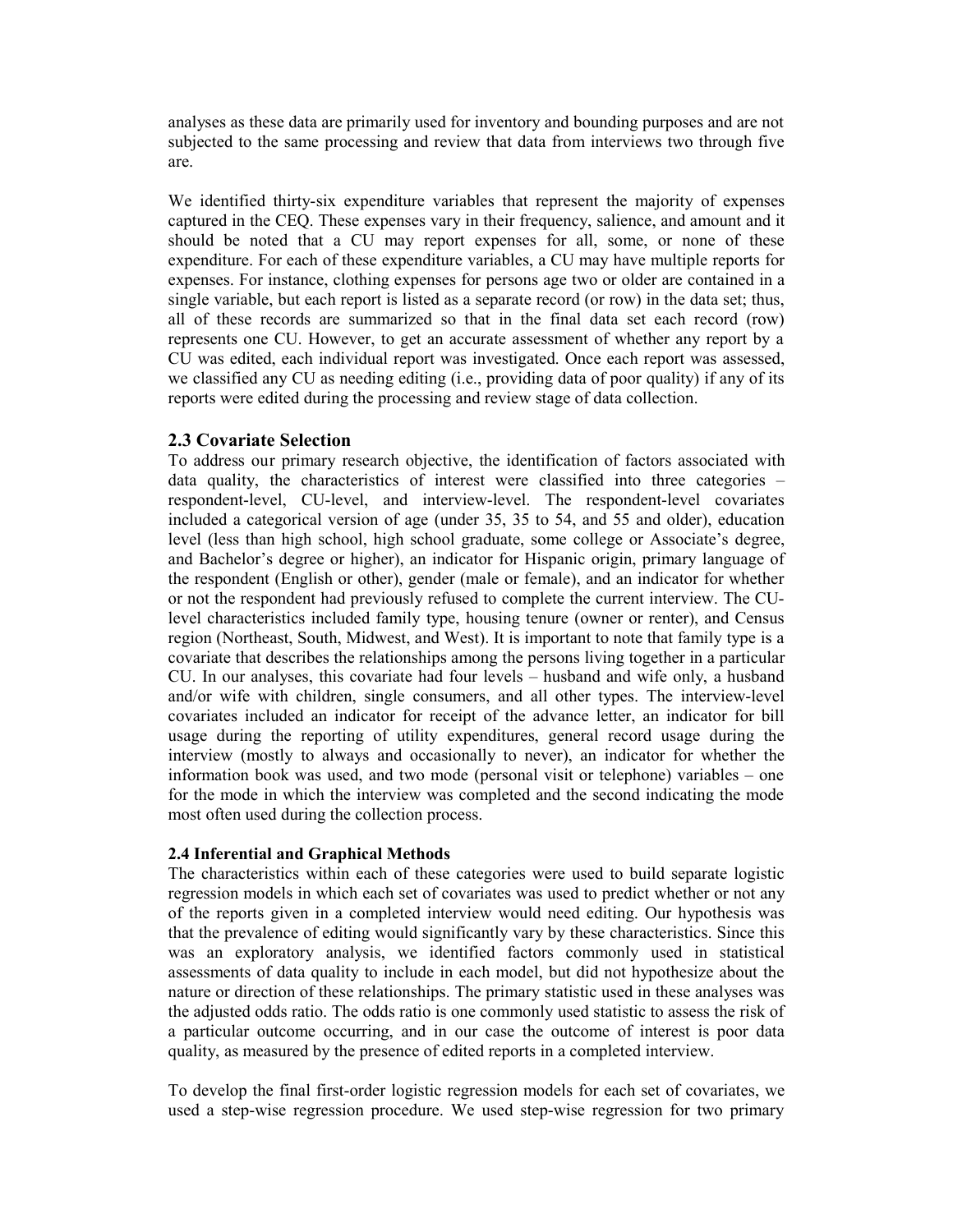reasons: (1) this research is meant to extract unknown information from the data (i.e., we are looking for things that may or may not have strong theoretical motivation); and, (2) this type of procedure holds advantages over other selection procedures in that a regressor can either enter or leave the model at each stage.

After final first-order logistic regression models were produced, we reconsidered each of the three models by including all of the first order terms as well as each covariate's interaction with the amount of expenditure reports made. The rationale for including this interaction was that the relationship between the specific characteristic and whether or not the completed interview needed editing may be impacted by the amount of expenditure reports a respondent provides. As in the first set of logistic regression models, we used a step-wise regression procedure to determine the final set of covariates in each model.

We produced a series of odds ratio plots for each of the characteristics. On the vertical axis is the odds ratio and on the horizontal axis is the count of expenditures reported. The solid black line represents the odds ratio for two levels of characteristic as a function of the count of expenditures reported during the interview. The dashed red lines on each side of the black line represent lower and upper 95% confidence bands. The dashed blue horizontal line is a reference line for a null association. Finally, the three dashed green horizontal lines (from left to right) represent the  $25<sup>th</sup>$ ,  $50<sup>th</sup>$ , and  $75<sup>th</sup>$  percentiles of the count of expenditures reported.

The lines displayed in the graphs for the odds ratios and lower and upper 95% confidence bands as a function of the count of expenditures reported were produced using the following procedure:

- 1. From each of the final regression models we estimated the odds ratio between two levels of a characteristic (as a function of the count of expenditures reported), which we denote as,  $\hat{\theta}_{A,B}$ , to be  $e^{\hat{\beta}_1 + \hat{\beta}_2 X}$ . The parameter estimate  $\hat{\beta}_1$ represents the estimated log odds ratio between two levels of the characteristic of interest, controlling for other factors in the model and  $\hat{\beta}_2$  represents the estimated effect due to the interaction with the count of expenditures reported. Finally, *X* denotes the count of expenditures reported.
- 2. Next, to find the estimated standard error associated with the estimated log odds ratio while accounting for the interaction term, we used the following<sup>[2](#page-4-0)</sup>:

a. 
$$
v(\hat{\beta}_1 + \hat{\beta}_2 X) = v(\hat{\beta}_1) + X^2 v(\hat{\beta}_2) + 2X \text{ cov}(\hat{\beta}_1, \hat{\beta}_2)
$$
  
\nb.  $se(\hat{\beta}_1 + \hat{\beta}_2 X) = v(\hat{\beta}_1 + \hat{\beta}_2 X)^{1/2}$ .

3. Thus, the lower and upper 95% confidence bands for  $\hat{\theta}_{A,B}$  become  $e^{\hat{\beta}_1+\hat{\beta}_2X\pm 1.96se\left(\hat{\beta}_1+\hat{\beta}_2X\right)}$  .

#### **3. Results**

<span id="page-4-0"></span><sup>&</sup>lt;sup>2</sup> Estimates of the individual variance and covariance terms can be obtained directly from the SAS output.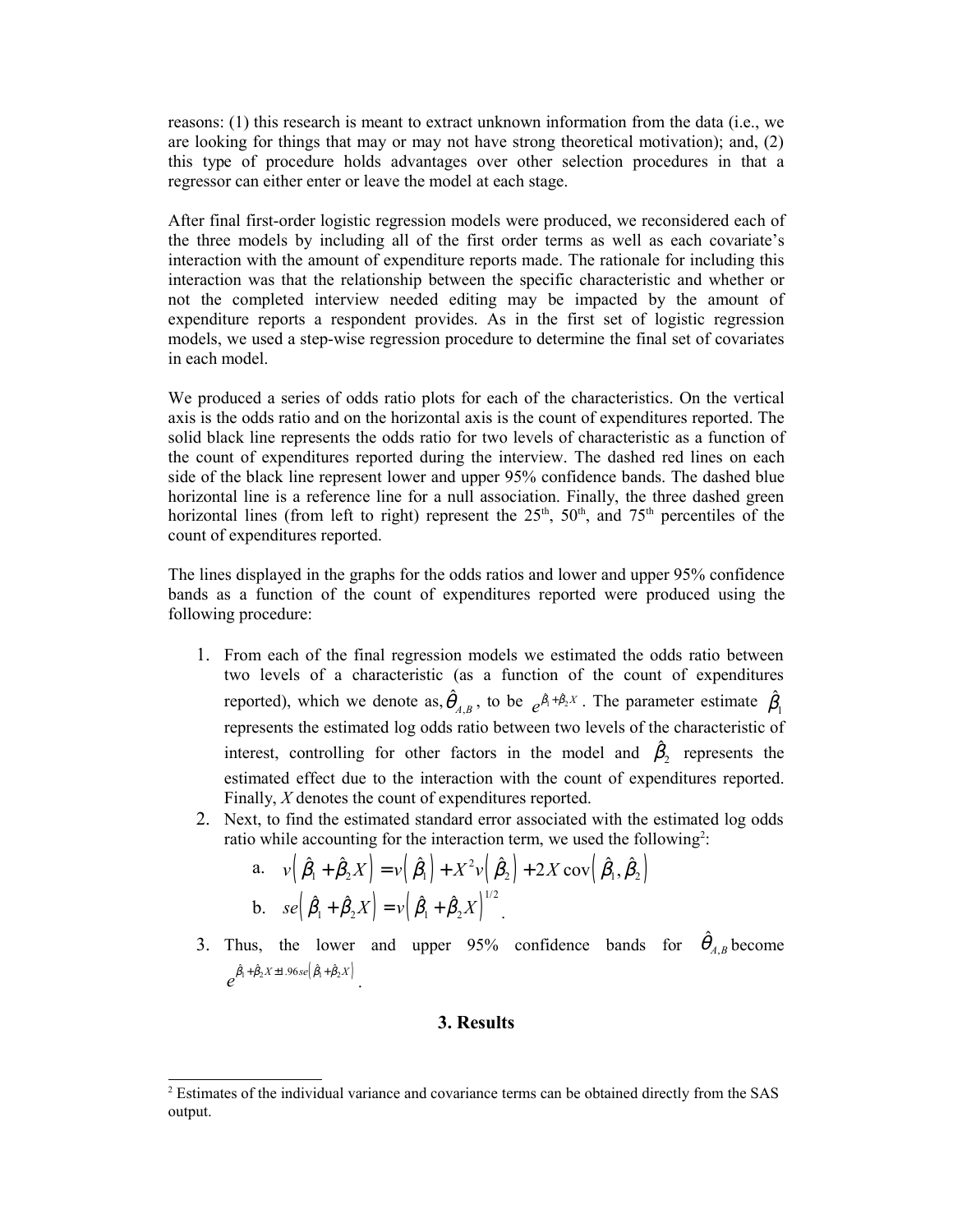In this section, we present descriptive statistics of the sample used in our analyses and abbreviated results and findings from the step-wise logistic regressions. The remaining results are available upon request from the authors.

## **3.1 Overall Descriptive Statistics**

In Table 1, we present an overall description (based on the covariates identified in Section 2.3) of the sample we used in our analysis. To highlight a few of the findings, we see that a majority of respondents tend to be non-Hispanic, English speaking females who were not converted refusers. Most respondents acknowledged receiving the advance letter, but failed to use utility bills when reporting utility expenditures. Also, about twothirds of the completed interviews were conducted by a personal visit interview and over eighty percent of the completed interviews contained reports that were edited.

| Age $(%)$<br>Educational Attainment (%)<br>Under 35<br>22.85<br>Less than high school<br>15.43<br>35-54<br>40.78<br>High school graduate<br>25.35<br>55 and older<br>36.36<br>Some college<br>30.69<br>Bachelor's or higher<br>Sex $(%)$<br>28.53<br>46.84<br>Male<br>Language (%)<br>Female<br>53.16<br>English<br>94.16<br>Other<br>5.84<br>Hispanic Origin (%)<br>Hispanic<br>12.21<br>Converted Refusal (%)<br>Non-Hispanic<br>87.79<br>Yes<br>11.79<br>No<br>88.21<br><b>CU-Level Characteristics</b><br>Census Region (%)<br>Family Type (%)<br>Northeast<br>21.24<br>Husband and wife only<br>21.45<br>Husband and/or wife<br>Midwest<br>22.11<br>31.83<br>w/children<br>West<br>25.41<br>18.34<br>Other types<br>South<br>31.22<br>Single consumers<br>28.38<br>Household Tenure (%)<br>67.06<br>Owner<br>32.94<br>Renter<br><b>Interview Level</b><br>Advance Letter (%)<br>Record Usage (%)<br>94.63<br>Mostly to always<br>40.82<br>Yes<br>N <sub>o</sub><br>5.37<br>Occasionally to never<br>59.18<br>Mode Most Used (%)<br><b>Utility Bill Usage</b><br>26.21<br>64.28<br>Yes<br>Personal visit<br>73.79<br>No<br>Telephone<br>35.72<br>Infobook Usage<br>Mode (Final) $(\%)$<br>Personal visit<br>46.33<br>63.31<br>Yes<br>N <sub>0</sub><br>53.67<br>36.69<br>Telephone<br><b>Data Quality</b><br>Proportion of Edited Values (%)<br>No editing performed<br>18.43<br>Any editing<br>81.57 | <b>Respondent-Level Characteristics</b> |  |  |
|-----------------------------------------------------------------------------------------------------------------------------------------------------------------------------------------------------------------------------------------------------------------------------------------------------------------------------------------------------------------------------------------------------------------------------------------------------------------------------------------------------------------------------------------------------------------------------------------------------------------------------------------------------------------------------------------------------------------------------------------------------------------------------------------------------------------------------------------------------------------------------------------------------------------------------------------------------------------------------------------------------------------------------------------------------------------------------------------------------------------------------------------------------------------------------------------------------------------------------------------------------------------------------------------------------------------------------------------------------------------------------------------------------------|-----------------------------------------|--|--|
|                                                                                                                                                                                                                                                                                                                                                                                                                                                                                                                                                                                                                                                                                                                                                                                                                                                                                                                                                                                                                                                                                                                                                                                                                                                                                                                                                                                                           |                                         |  |  |
|                                                                                                                                                                                                                                                                                                                                                                                                                                                                                                                                                                                                                                                                                                                                                                                                                                                                                                                                                                                                                                                                                                                                                                                                                                                                                                                                                                                                           |                                         |  |  |
|                                                                                                                                                                                                                                                                                                                                                                                                                                                                                                                                                                                                                                                                                                                                                                                                                                                                                                                                                                                                                                                                                                                                                                                                                                                                                                                                                                                                           |                                         |  |  |
|                                                                                                                                                                                                                                                                                                                                                                                                                                                                                                                                                                                                                                                                                                                                                                                                                                                                                                                                                                                                                                                                                                                                                                                                                                                                                                                                                                                                           |                                         |  |  |
|                                                                                                                                                                                                                                                                                                                                                                                                                                                                                                                                                                                                                                                                                                                                                                                                                                                                                                                                                                                                                                                                                                                                                                                                                                                                                                                                                                                                           |                                         |  |  |
|                                                                                                                                                                                                                                                                                                                                                                                                                                                                                                                                                                                                                                                                                                                                                                                                                                                                                                                                                                                                                                                                                                                                                                                                                                                                                                                                                                                                           |                                         |  |  |
|                                                                                                                                                                                                                                                                                                                                                                                                                                                                                                                                                                                                                                                                                                                                                                                                                                                                                                                                                                                                                                                                                                                                                                                                                                                                                                                                                                                                           |                                         |  |  |
|                                                                                                                                                                                                                                                                                                                                                                                                                                                                                                                                                                                                                                                                                                                                                                                                                                                                                                                                                                                                                                                                                                                                                                                                                                                                                                                                                                                                           |                                         |  |  |
|                                                                                                                                                                                                                                                                                                                                                                                                                                                                                                                                                                                                                                                                                                                                                                                                                                                                                                                                                                                                                                                                                                                                                                                                                                                                                                                                                                                                           |                                         |  |  |
|                                                                                                                                                                                                                                                                                                                                                                                                                                                                                                                                                                                                                                                                                                                                                                                                                                                                                                                                                                                                                                                                                                                                                                                                                                                                                                                                                                                                           |                                         |  |  |
|                                                                                                                                                                                                                                                                                                                                                                                                                                                                                                                                                                                                                                                                                                                                                                                                                                                                                                                                                                                                                                                                                                                                                                                                                                                                                                                                                                                                           |                                         |  |  |
|                                                                                                                                                                                                                                                                                                                                                                                                                                                                                                                                                                                                                                                                                                                                                                                                                                                                                                                                                                                                                                                                                                                                                                                                                                                                                                                                                                                                           |                                         |  |  |
|                                                                                                                                                                                                                                                                                                                                                                                                                                                                                                                                                                                                                                                                                                                                                                                                                                                                                                                                                                                                                                                                                                                                                                                                                                                                                                                                                                                                           |                                         |  |  |
|                                                                                                                                                                                                                                                                                                                                                                                                                                                                                                                                                                                                                                                                                                                                                                                                                                                                                                                                                                                                                                                                                                                                                                                                                                                                                                                                                                                                           |                                         |  |  |
|                                                                                                                                                                                                                                                                                                                                                                                                                                                                                                                                                                                                                                                                                                                                                                                                                                                                                                                                                                                                                                                                                                                                                                                                                                                                                                                                                                                                           |                                         |  |  |
|                                                                                                                                                                                                                                                                                                                                                                                                                                                                                                                                                                                                                                                                                                                                                                                                                                                                                                                                                                                                                                                                                                                                                                                                                                                                                                                                                                                                           |                                         |  |  |
|                                                                                                                                                                                                                                                                                                                                                                                                                                                                                                                                                                                                                                                                                                                                                                                                                                                                                                                                                                                                                                                                                                                                                                                                                                                                                                                                                                                                           |                                         |  |  |
|                                                                                                                                                                                                                                                                                                                                                                                                                                                                                                                                                                                                                                                                                                                                                                                                                                                                                                                                                                                                                                                                                                                                                                                                                                                                                                                                                                                                           |                                         |  |  |
|                                                                                                                                                                                                                                                                                                                                                                                                                                                                                                                                                                                                                                                                                                                                                                                                                                                                                                                                                                                                                                                                                                                                                                                                                                                                                                                                                                                                           |                                         |  |  |
|                                                                                                                                                                                                                                                                                                                                                                                                                                                                                                                                                                                                                                                                                                                                                                                                                                                                                                                                                                                                                                                                                                                                                                                                                                                                                                                                                                                                           |                                         |  |  |
|                                                                                                                                                                                                                                                                                                                                                                                                                                                                                                                                                                                                                                                                                                                                                                                                                                                                                                                                                                                                                                                                                                                                                                                                                                                                                                                                                                                                           |                                         |  |  |
|                                                                                                                                                                                                                                                                                                                                                                                                                                                                                                                                                                                                                                                                                                                                                                                                                                                                                                                                                                                                                                                                                                                                                                                                                                                                                                                                                                                                           |                                         |  |  |
|                                                                                                                                                                                                                                                                                                                                                                                                                                                                                                                                                                                                                                                                                                                                                                                                                                                                                                                                                                                                                                                                                                                                                                                                                                                                                                                                                                                                           |                                         |  |  |
|                                                                                                                                                                                                                                                                                                                                                                                                                                                                                                                                                                                                                                                                                                                                                                                                                                                                                                                                                                                                                                                                                                                                                                                                                                                                                                                                                                                                           |                                         |  |  |
|                                                                                                                                                                                                                                                                                                                                                                                                                                                                                                                                                                                                                                                                                                                                                                                                                                                                                                                                                                                                                                                                                                                                                                                                                                                                                                                                                                                                           |                                         |  |  |
|                                                                                                                                                                                                                                                                                                                                                                                                                                                                                                                                                                                                                                                                                                                                                                                                                                                                                                                                                                                                                                                                                                                                                                                                                                                                                                                                                                                                           |                                         |  |  |
|                                                                                                                                                                                                                                                                                                                                                                                                                                                                                                                                                                                                                                                                                                                                                                                                                                                                                                                                                                                                                                                                                                                                                                                                                                                                                                                                                                                                           |                                         |  |  |
|                                                                                                                                                                                                                                                                                                                                                                                                                                                                                                                                                                                                                                                                                                                                                                                                                                                                                                                                                                                                                                                                                                                                                                                                                                                                                                                                                                                                           |                                         |  |  |
|                                                                                                                                                                                                                                                                                                                                                                                                                                                                                                                                                                                                                                                                                                                                                                                                                                                                                                                                                                                                                                                                                                                                                                                                                                                                                                                                                                                                           |                                         |  |  |
|                                                                                                                                                                                                                                                                                                                                                                                                                                                                                                                                                                                                                                                                                                                                                                                                                                                                                                                                                                                                                                                                                                                                                                                                                                                                                                                                                                                                           |                                         |  |  |
|                                                                                                                                                                                                                                                                                                                                                                                                                                                                                                                                                                                                                                                                                                                                                                                                                                                                                                                                                                                                                                                                                                                                                                                                                                                                                                                                                                                                           |                                         |  |  |
|                                                                                                                                                                                                                                                                                                                                                                                                                                                                                                                                                                                                                                                                                                                                                                                                                                                                                                                                                                                                                                                                                                                                                                                                                                                                                                                                                                                                           |                                         |  |  |
|                                                                                                                                                                                                                                                                                                                                                                                                                                                                                                                                                                                                                                                                                                                                                                                                                                                                                                                                                                                                                                                                                                                                                                                                                                                                                                                                                                                                           |                                         |  |  |
|                                                                                                                                                                                                                                                                                                                                                                                                                                                                                                                                                                                                                                                                                                                                                                                                                                                                                                                                                                                                                                                                                                                                                                                                                                                                                                                                                                                                           |                                         |  |  |

## **Table 1:** Overall Descriptive Statistics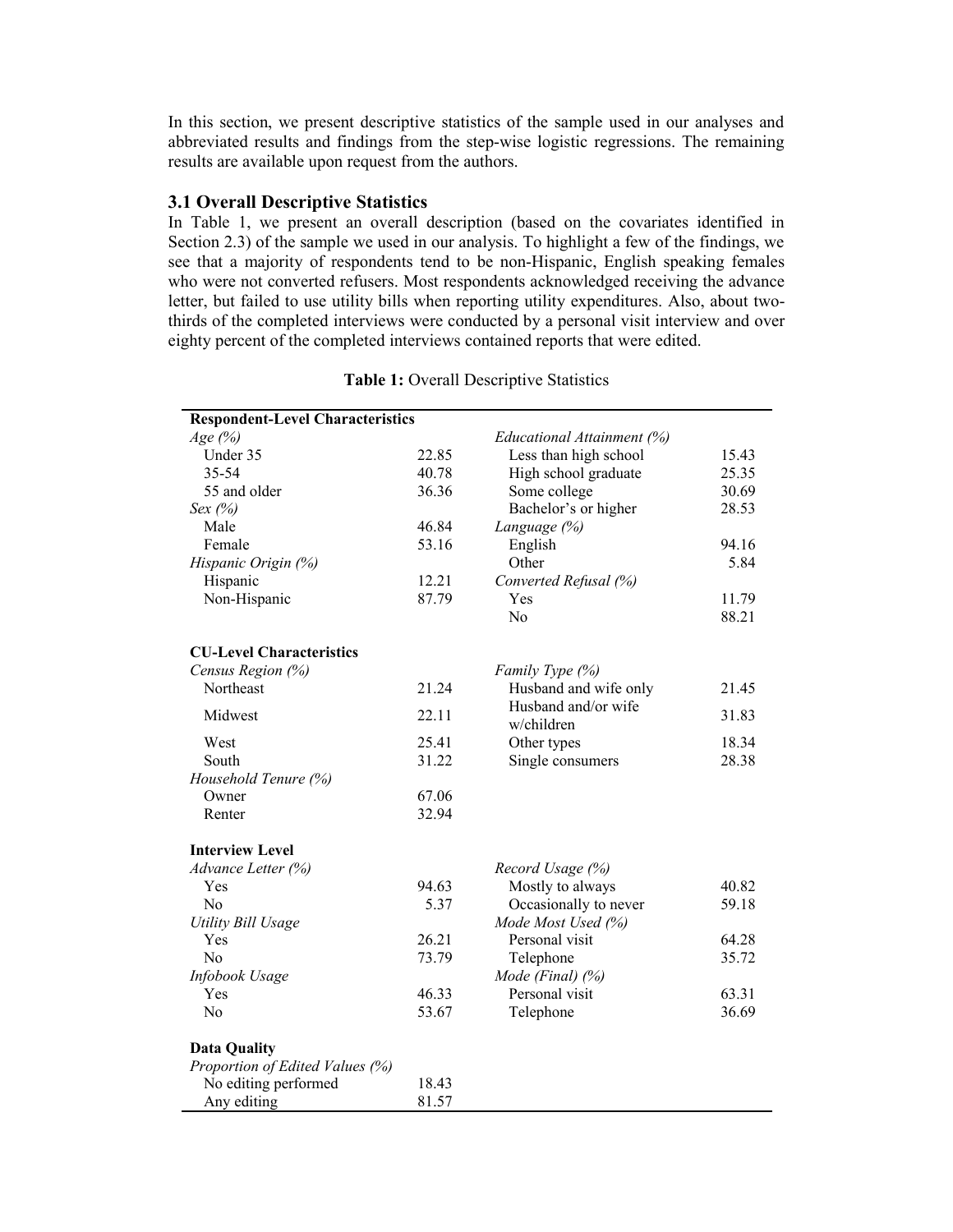## **3.2 First-Order Logistic Regression Models**

# *3.2.1 Respondent-Level Characteristics Model*

The first logistic regression model considered all of the first-order respondent-level characteristics. All covariates were retained in the regression model. Table 2 displays the adjusted odds ratios from this model as well as their lower and upper 95% confidence limits.

| Comparison                             | <b>Estimate</b> | 95%  | 95%   |
|----------------------------------------|-----------------|------|-------|
|                                        |                 | LCL  | UCL   |
| Age                                    |                 |      |       |
| $35 - 54$ vs. Under 35                 | 1 24            | 1 20 | 1.28  |
| $55+$ vs. Under 35                     | 0.88            | 0.85 | 0.90  |
| Education                              |                 |      |       |
| High school vs. Less than high school  | 1.52            | 1.42 | 1.62  |
| Some college vs. Less than high school | 1.55            | 148  | 1.62  |
| BS or higher vs. Less than high school | 2.41            | 2.25 | 2.58  |
| Hispanic: No vs. Yes                   | 0.90            | 0.86 | 0.93  |
| Language: English vs. Other            | 1 1 1           | 1.05 | 1 1 7 |
| Converted refusal: No vs. Yes          | 0.90            | 0.87 | 0.93  |
| Sex: Male vs. Female                   | 0.96            | 0.94 | 0.98  |

**Table 2:** Adjusted Odds Ratios from the Respondent-Level Characteristics Model

The first logistic regression model considered all of the first-order respondent-level characteristics. All covariates were retained in the regression model. The results indicate non-Hispanic respondents have lower odds of needing editing than their Hispanic counterparts, adjusted for all other characteristics in the model. A similar trend was found for each of non-converted refusers, males, and respondents who completed the interview in a language other than English. There also seemed to be a slight gradient with respect to the effect of education on editing. In other words, as a respondent's level of education increased from not completing high school, he/she had higher odds of needing editing, adjusted for all other factors in the model. Finally, when respondents age 35 to 54 were compared to those under 35, they had higher odds of needing editing while the reverse trend was observed for those aged 55 and over, adjusted for all other covariates in the model.

## *3.2.2 CU-Level Characteristics Model*

The second logistic regression considered all first-order CU-level characteristics. All covariates were retained in the regression model. The adjusted odds ratios for all statistically significant associations and their 95% confidence intervals from this model are presented in Table 3.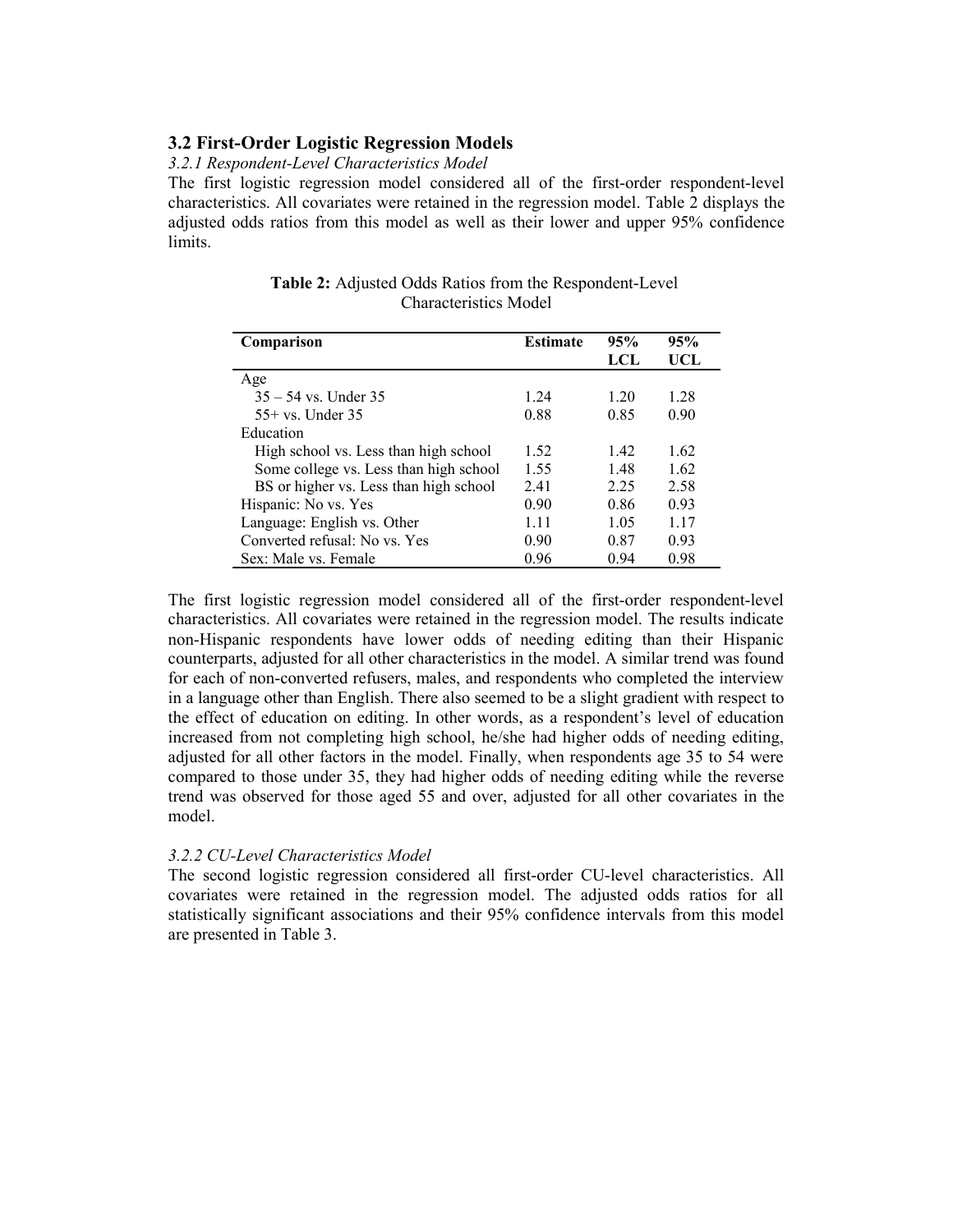| Comparison                                             | <b>Estimate</b> | 95%  | 95%  |
|--------------------------------------------------------|-----------------|------|------|
|                                                        |                 | LCL  | UCL  |
| Family type                                            |                 |      |      |
| Husband and wife only vs. Single consumers             | 0.92            | 0.89 | 0.96 |
| Husband and/or wife with children vs. Single consumers | 1.40            | 1.35 | 1.45 |
| Other types vs. Single consumers                       | 1.43            | 1.38 | 1.49 |
| Housing tenure: Owner vs. Renter                       | 1.61            | 1.58 | 1.65 |
| Census region                                          |                 |      |      |
| Midwest vs. West                                       | 1.18            | 1.14 | 1.22 |
| Northeast vs. West                                     | 0.93            | 0.90 | 0.96 |
| South vs. West                                         | 0.81            | 0.79 | 0.83 |

**Table 3:** Adjusted Odds Ratios from the CU-Level Characteristics Model

From the model, family type (a classification of the relationship among persons within the CU) appears to be a strong predictor of whether or not a completed interview will need editing. More specifically, when compared to single consumers, a CU with only a husband and wife had lower odds of needing editing, after controlling for other covariates in the model. The opposite association was observed the two other types of CUs when compared to single consumers. Another finding from this model was that CU members living in an owned housing unit had higher odds of needing editing than their renting counterparts, controlling for all other factors in the model. Finally, CUs located in the Northeast or South Census regions had lower odds of needing editing than those located in the West, while the opposite trend was observed for those in the Midwest, adjusting for other factors in the model.

## *3.2.3 Interview-Level Characteristics Model*

The third logistic regression considered all first-order interview-level characteristics. Of all the characteristics considered only two were retained in the final regression model after the stepwise selection process. They were the final data collection mode and an indicator for the use of records during the interview process. The estimated adjusted odds ratios for these two factors are displayed in Table 4.

**Table 4:** Adjusted Odds Ratios from the Interview Characteristics Model

| Comparison                                               | <b>Estimate</b> | 95%<br>LCL. | 95%<br>UCL |
|----------------------------------------------------------|-----------------|-------------|------------|
| Final data collection mode: Personal visit vs. Telephone | 0.84            | 0.82        | 0.86       |
| Record usage: Mostly to always vs. Occasionally to never | 0.89            | 0.88        | 0.91       |

The results of this model suggest that interviews completed via a personal visit have lower odds of needing editing when compared to interviews completed via the telephone, controlling for record usage. Similarly, completed interviews in which records were mostly to always used had lower odds of needing editing than completed interviews in which records were only occasionally or never used, after adjusting for final data collection mode.

## **3.3 Interactions with Expenditure Reports**

*3.3.1 Respondent-Level Characteristics with Expenditure Count Interaction Model*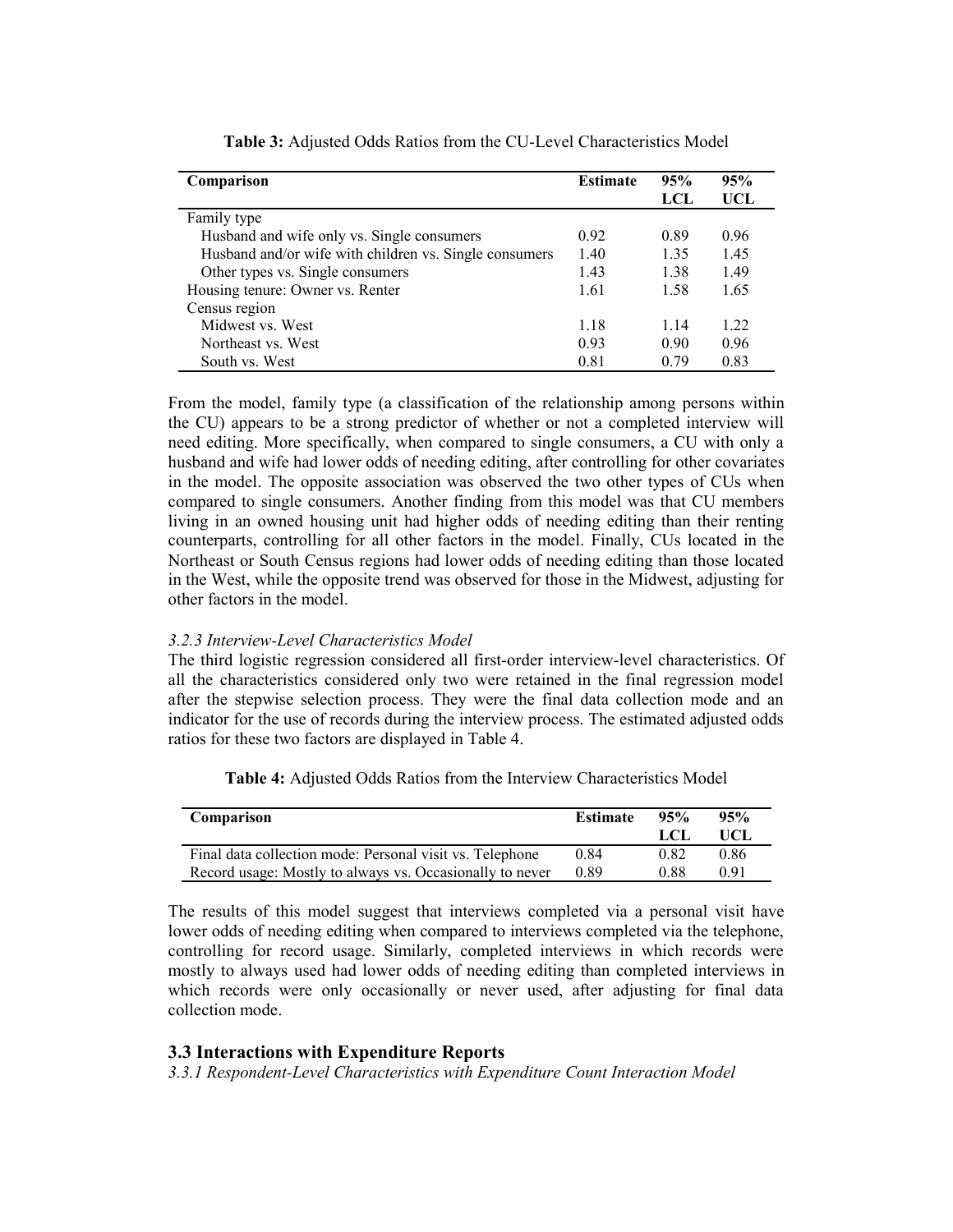The fourth model we considered included the first-order terms for all of the respondentlevel characteristics as well as each characteristic's interaction with the amount of expenditures reported. With the exception of the respondent's gender, all characteristics as well as their interaction terms were retained in the model. Only the first-order term for the respondent's gender remained in the final model. Since logistic regression parameter estimates are difficult to interpret in the presence of interactions, we graphically summarize a few of the key findings below.



**Figure 1:** Hispanic origin: No vs. Yes (left); Converted refusal: No vs. Yes (right)

The following trends were observed when comparing non-Hispanic respondents to Hispanic respondents. In general, as the count of expenditure items reported increased, the odds for needing editing among the non-Hispanic respondents decreased. Among respondents in the first quartile of expenditure reporting, there was little evidence, if any, of a statistically significant association. Beyond the first quartile of expenditure reporting; however, non-Hispanic respondents had lower odds of needing editing than Hispanic respondents. This association was statistically significant and the odds ratio decreased as the level of expenditure reporting increased.

The following trends were observed when comparing converted refusal respondents to non-converted refusal respondents. When comparing non-converted refusers to converted refusals, the odds ratio increased as the count of expenditures reported increased. The odds of expenditure reports needing editing was lower for non-converted refusers than it was for converted refusers. This trend was statistically significant for respondents reporting fewer than about fifty items. For respondents with more than fifty expenditure reports, there was no evidence of an association between converted refusal status and expenditure reports needing editing.

#### *3.3.2 CU-Level Characteristics with Expenditure Count Interaction Model*

The fifth model that we considered included all first-order terms for the CU-level characteristics as well as each term's interaction with the count of expenditures. After the stepwise logistic regression was performed, all covariates and their interactions remained in the model. An interesting finding regarding family type is presented in Figure 2.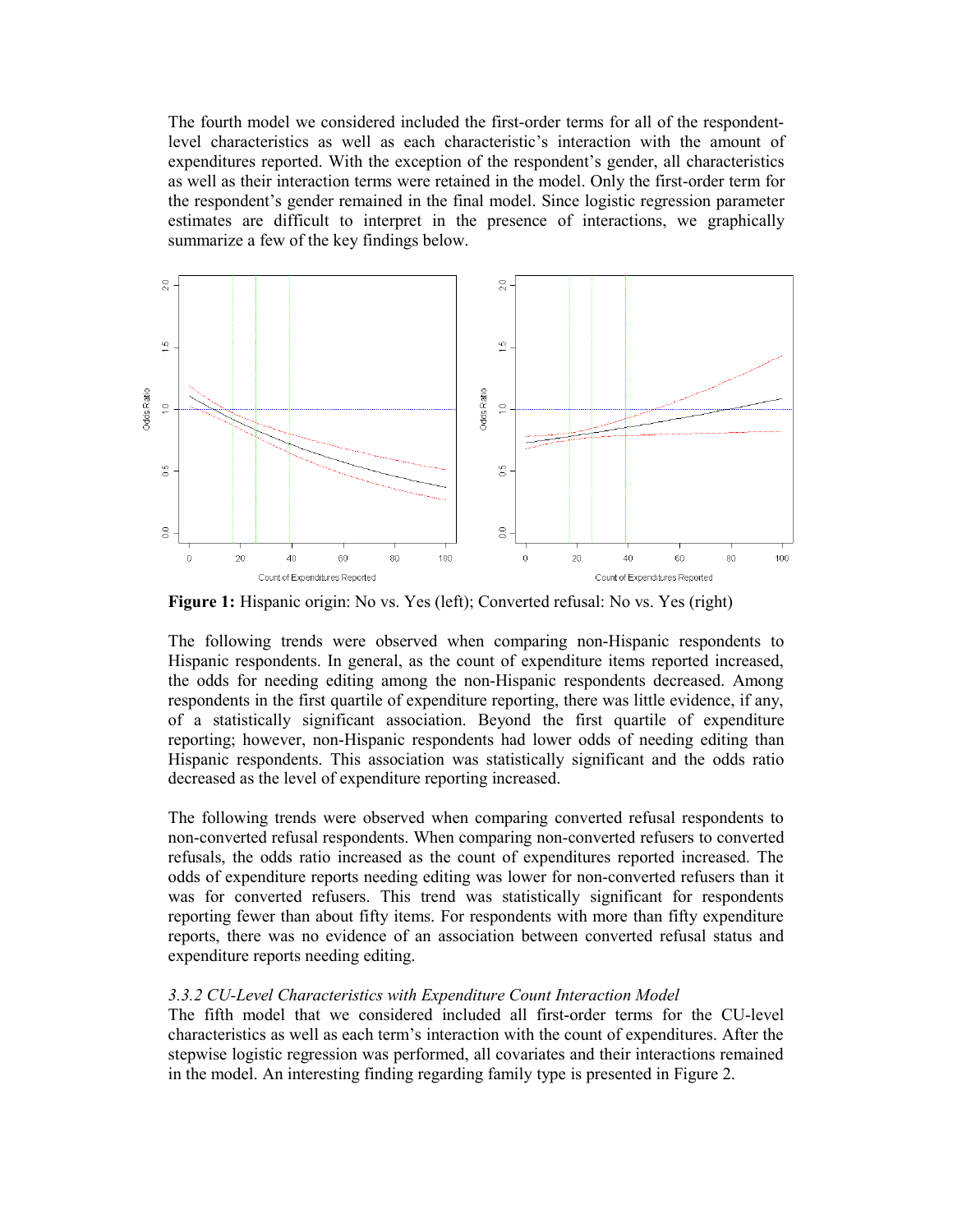

**Figure 2:** Family type (from left to right): Husband and wife only vs. Single consumers; Husband and/or wife with children vs. Single consumers; Other types vs. Single consumers

The following trends were observed for family type. When respondents from husband and wife CUs were compared to single CU respondents, the odds of needing editing on their reports decreased as the count of expenditure reports increased. Across all levels of expenditure reporting, the odds of needing editing was lower (and statistically significant) for respondents from husband and wife only CUs when compared to single CU respondents.

When comparing respondents from husband and/or wife with children CUs to single CU respondents, we again observed a decreasing odds ratio as the count of expenditure reports increased. However, for respondents in below the third quartile of expenditure reporting, the odds of needing editing was higher for respondents in husband and/or wife with children CUs when compared to respondents in single-person CUs. Beyond the third quartile, there was no evidence of a statistically significant association.

When comparing all other types of CUs to single-person CUs, the odds ratio for needing editing on the expenditure records reported decreased as the number of expenditure items reported increased. For respondents reporting fewer than fifty expenditure items, the odds of needing editing was higher for other types of CUs than it was for single-person CUs.

#### *3.3.3 Interview-Level Characteristics with Expenditure Count Interaction Model*

The last model we considered was similar to the interview-level model but now included terms for each covariate's interaction with the amount of expenditures reported. With the exception of mode used most often during the data collection process, all first-order terms for the covariates were retained in the model. However, only the interaction terms for utility bill usage and record usage remained in the final model. The graphs of the odds ratios for these factors and their interaction with expenditure count are presented below in Figure 3.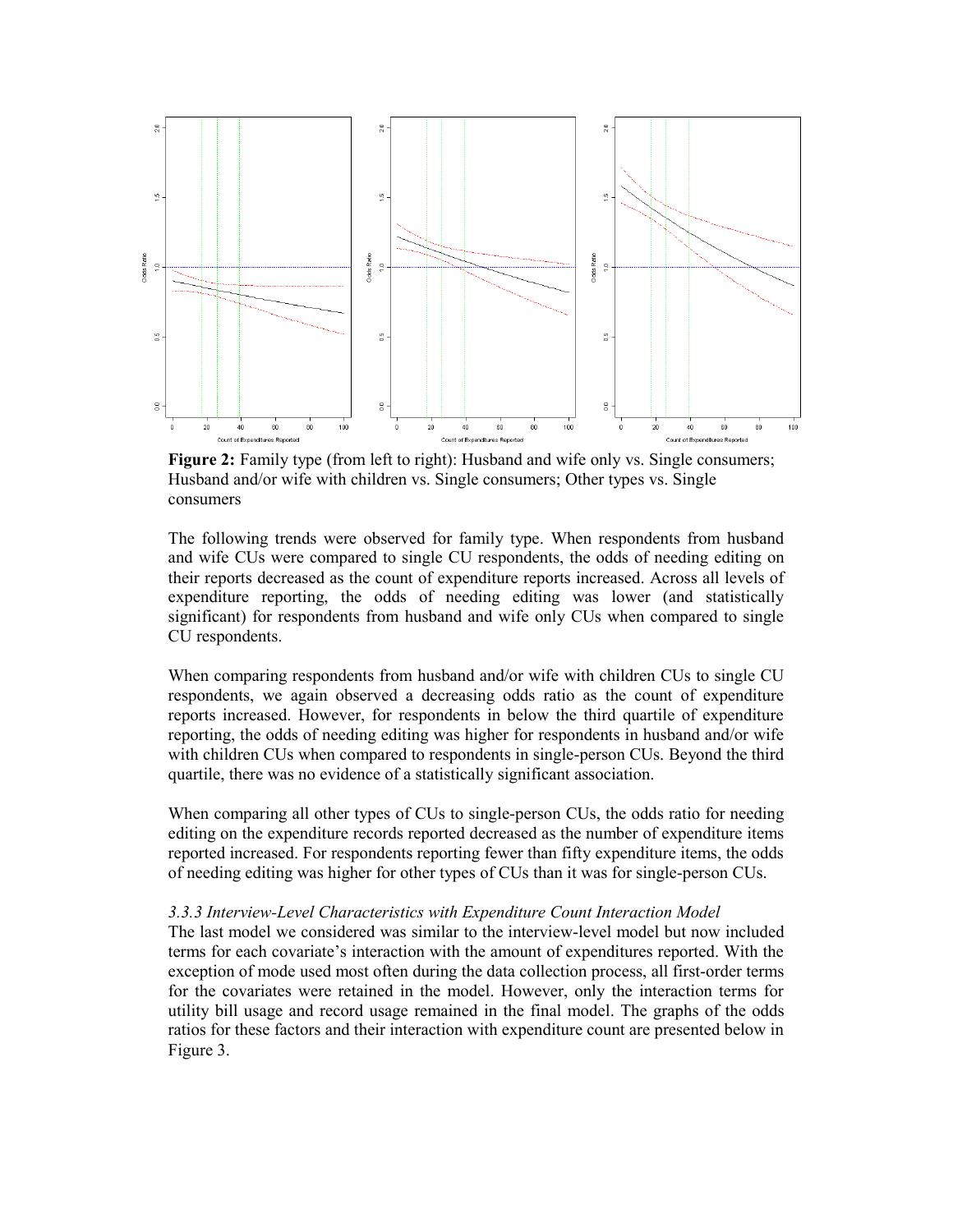

**Figure 3:** Utility bill usage: No vs. Yes (left); General record usage: Mostly to always vs. Occasionally to never (right)

The following trends were observed for utility bill usage. When comparing respondents who did not consult their utility bills during the interview to those respondents that did, the odds of needing editing on their reports increased as the count of expenditure reports increased. At all levels of expenditure reporting, the odds of needing editing was higher and statistically significant for those who did not consult their utility bills when compared to those that did.

The following trends were observed for general record usage. When comparing respondents who mostly to always consulted some kind of expenditure record to those that occasionally or never did, the odds of needing editing on their reports decreased as the count of expenditure reports increased. At all levels of expenditure reporting, the odds of needing editing was lower and statistically significant for those who mostly to always consulted their records when compared to those that occasionally to never did.

# **4. Discussion**

Given our operational definition of data quality (whether an interview required postcollection data processing in the form of imputation and/or allocation), we found that several respondent, CU, and interviewer level characteristics were associated with poor data quality. In particular, the following respondent-level characteristics were significantly associated with data quality: age, education, Hispanic origin, language, sex, and converted refusal status (Table 2). For the CU-level characteristics, family type, housing tenure, and Census region were significantly associated with data quality (Table 3). Of the interview-level characteristics only final data collection mode and record usage were statistically significantly associated with data quality (Table 4).

The effect of these characteristics was significantly modified when an interaction with the count of expenditure reports was introduced into each of these models (Figures  $1 - 3$ ). On the one hand, some of these results are fairly intuitive. For example, respondents who use records (both general records and utility bill statements) to report expenditures during the interview seem to have better data quality than respondents who do not use such aids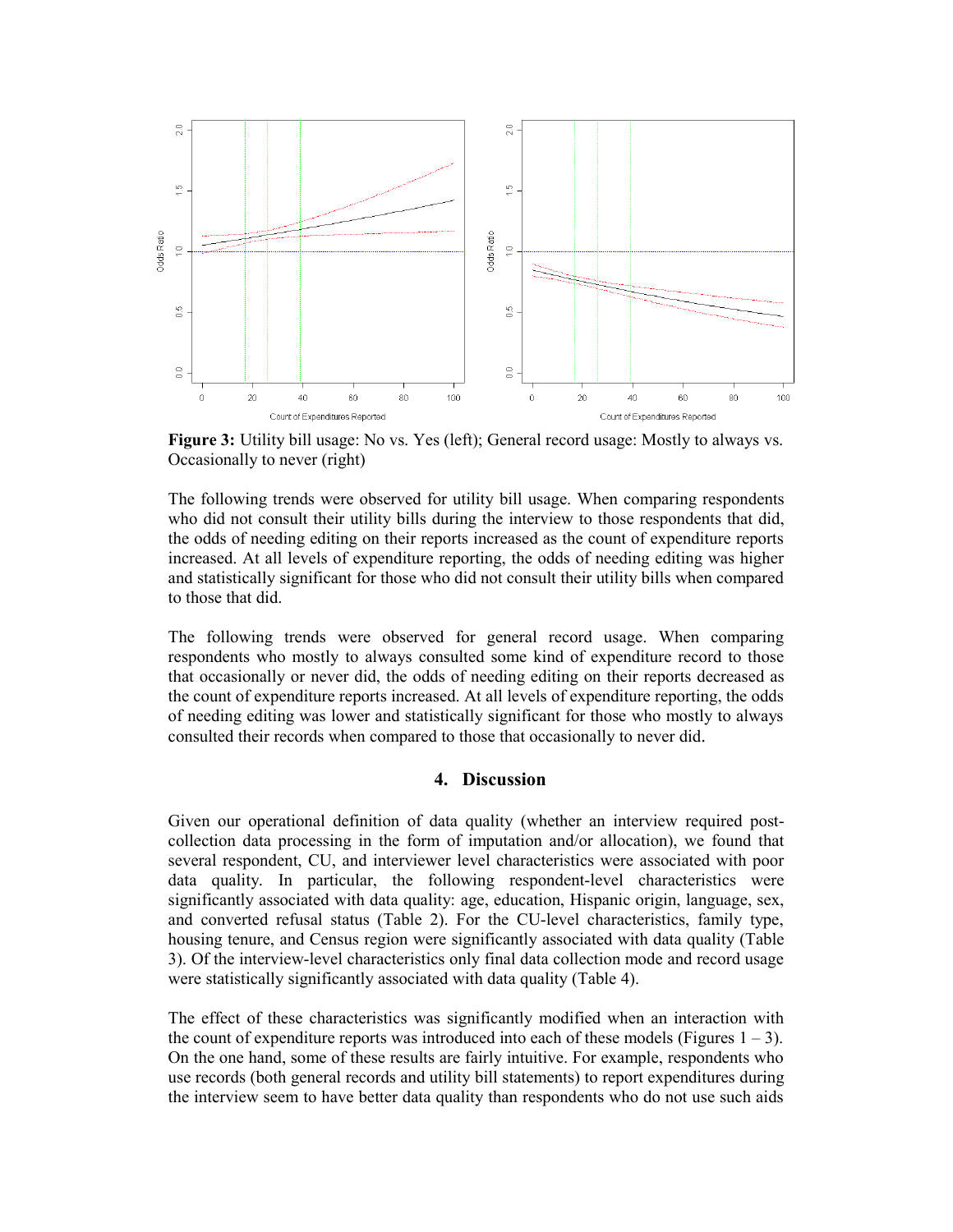and this discrepancy gets larger as the number of expenditure reports increases. On the other hand, some of the findings are not readily explainable. For instance, why the discrepancy between Hispanic and non-Hispanic respondents with respect to their data quality is greater at higher levels of expenditure reporting is not immediately obvious. To explain these types of findings, more systematic assessments of data quality are necessary.

There are some limitations to this research that should be addressed in subsequent analyses. As noted in the introduction, we only use one metric of data quality, whether an interview needed post-collection editing. A complete assessment of data quality should include other dimensions quality from both the TSE and TQM frameworks. Second, we assessed each covariate set in separate models. A natural next step would be to devise a unified model relating all of the various characteristics to data quality. Third, we dichotomized each interview into one of two categories, poor and high data quality, based on the entire set of expenditures inquired about during the CEQ. The entire set accounts for over seventy percent of a typical household's spending. Furthermore, expenditures collected in this interview range from frequently incurred expenses, such as those for housing and utilities, to less frequent expenses, such as those for major appliances and funerals. It is reasonable to assume that expenditure reporting accuracy would vary by the characteristics of the expenditure (e.g., frequency of occurrence, dollar amount), so a next step would be to look at individual expenditure categories or items and assess the quality of those reports. Finally, since the CEQ is a panel survey, it would be interesting to investigate whether the quality of the reports given by a particular CU increased or decreased as their tenure in the panel increased. Studies such as Shields and To (2005) have looked at the concept of conditioned underreporting, i.e., a respondent learning to say "no" to stem questions so that he/she would not get asked a series of follow-up questions, but their assessment was only limited to expenditures during trips.

We acknowledge that the survey community agrees that collecting high quality data is important, but definitions of data quality and conclusions from data quality studies are less likely to be agreed upon. Perhaps a common definition of data quality is not essential because each survey has different objectives and goals, but key elements such as those described in Section 1.2 should be incorporated into every survey practitioner's definition of quality. Another issue is that it is not always clear how to use and address the information learned from data quality studies. One potential use of the type of information presented here is to help shape field procedures. If we concretely identify characteristics of the respondent (or CU, interview) that are associated with poor data quality, then we can disseminate this information to our interviewers so that they can be better prepared to work more closely with these respondents in order to elicit complete and accurate data. As a final note, the CE program is currently investigating alternative approaches to collecting its data. Some of these approaches would potentially result in a massive redesign of the survey and survey procedures (Gonzalez and Eltinge, 2008). Therefore, it is imperative that we understand the survey's current issues related to data quality as these should be first addressed when moving forward with a redesign.

## **5. Acknowledgments**

The views expressed in this paper are those of the authors and do not necessarily reflect the policies of the U.S. Bureau of Labor Statistics. The authors would like to thank Maxine Denniston, John Eltinge, Scott Fricker, Karen Goldenberg, Bill Mockovak,